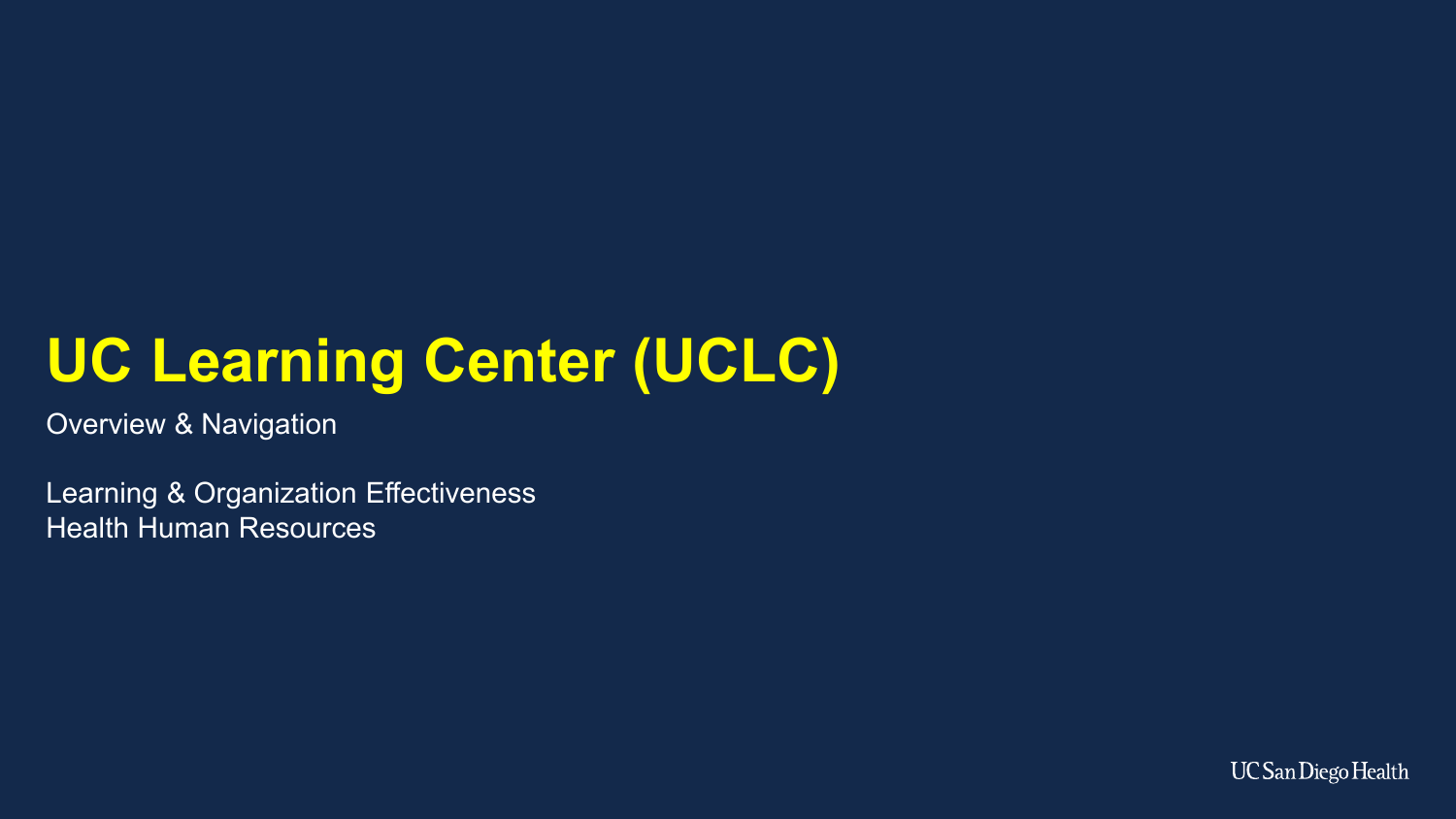#### **Preface**

- This is an informational document about the UC Learning Center, which is the learning management system for UC San Diego Health.
- UC San Diego employees and affiliates access the UC Learning Center via different pathways.
	- UCSD Employees are hired and paid by UC San Diego Health
	- Affiliates (Non-UCSD Employees) include travelers, registry, and those individuals who are not UC employees.
- It is important to note:
	- **UC Employees must have their active directory setup before completing learning modules in the UC Learning Center. Typically, this is after you've been able to access your UCSD email.**
		- **If your active directory is not yet setup, you will not be able to log in. New hires who have not been fully processed in our payroll system will experience delays and are encouraged to check back in the coming days (typically 24 - 48 hours).**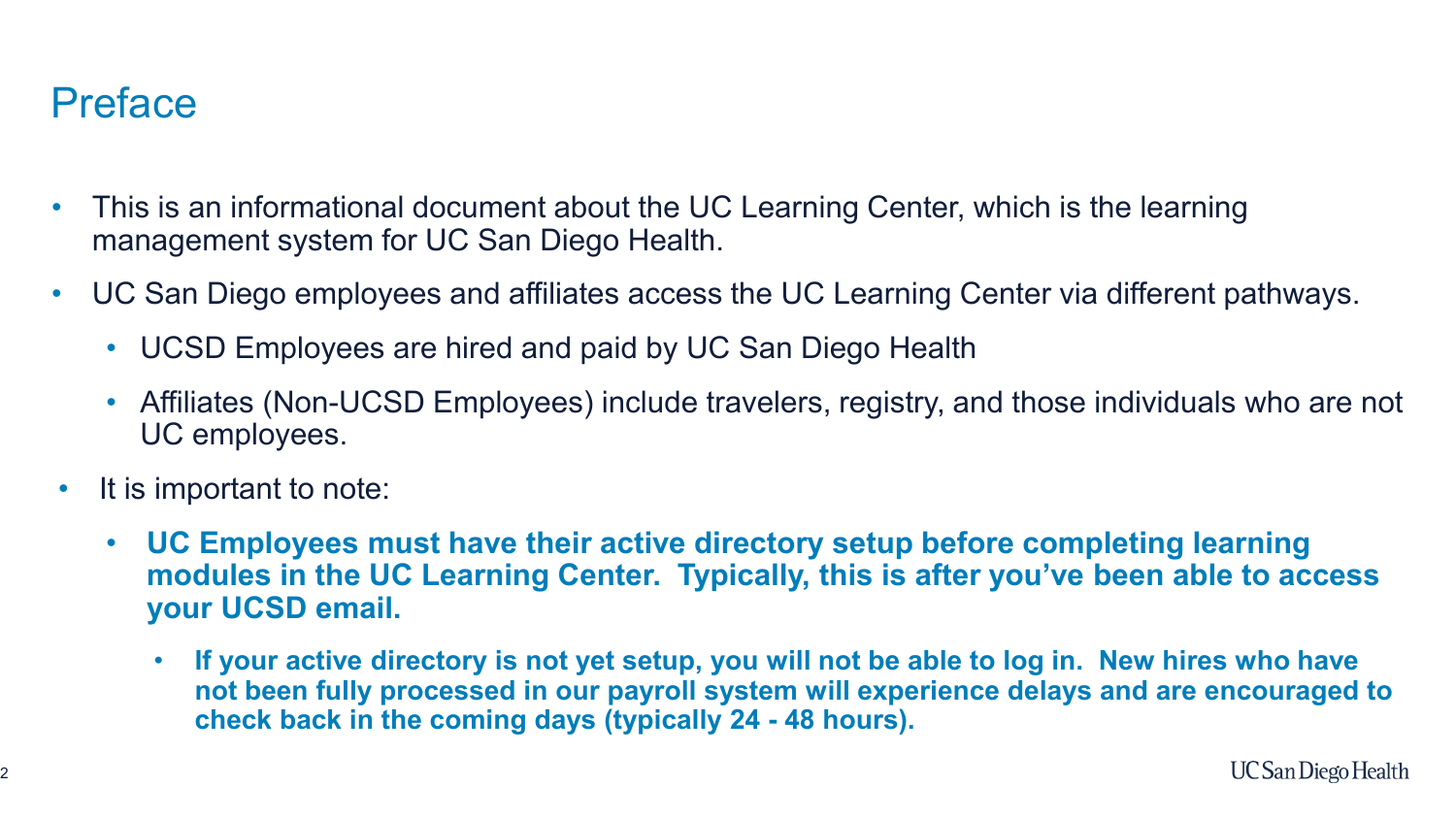#### **Topics**

- Logging into the UC Learning Center (UCLC)
	- UCSD Employee Log In pages 5-6
	- Affiliate (Traveler/Registry/Non-UCSD Employee) Log In page 8
- Review of the UCLC Tiles
- Free learning and development resources (Skillsoft and My UC Career)
- Navigating to your UCLC Timeline and Tasks to find your EPIC trainings page 14
- How to contact the UCLC administration team
	- Process for Employee page 16-17
	- Process for Affiliate (Traveler/Registry/Non-UCSD Employee) page 19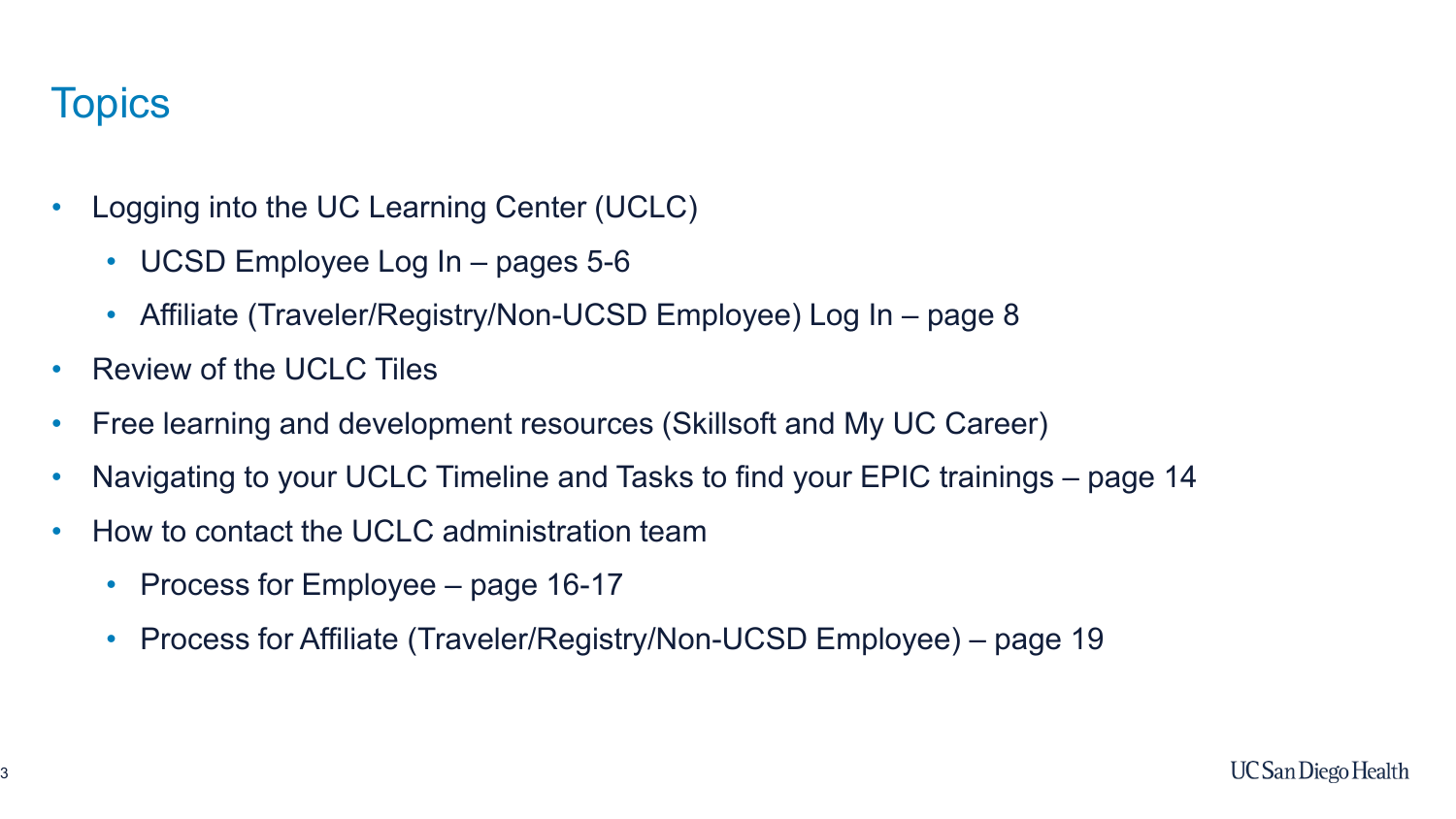# **Employee**

UC Learning Center Log In

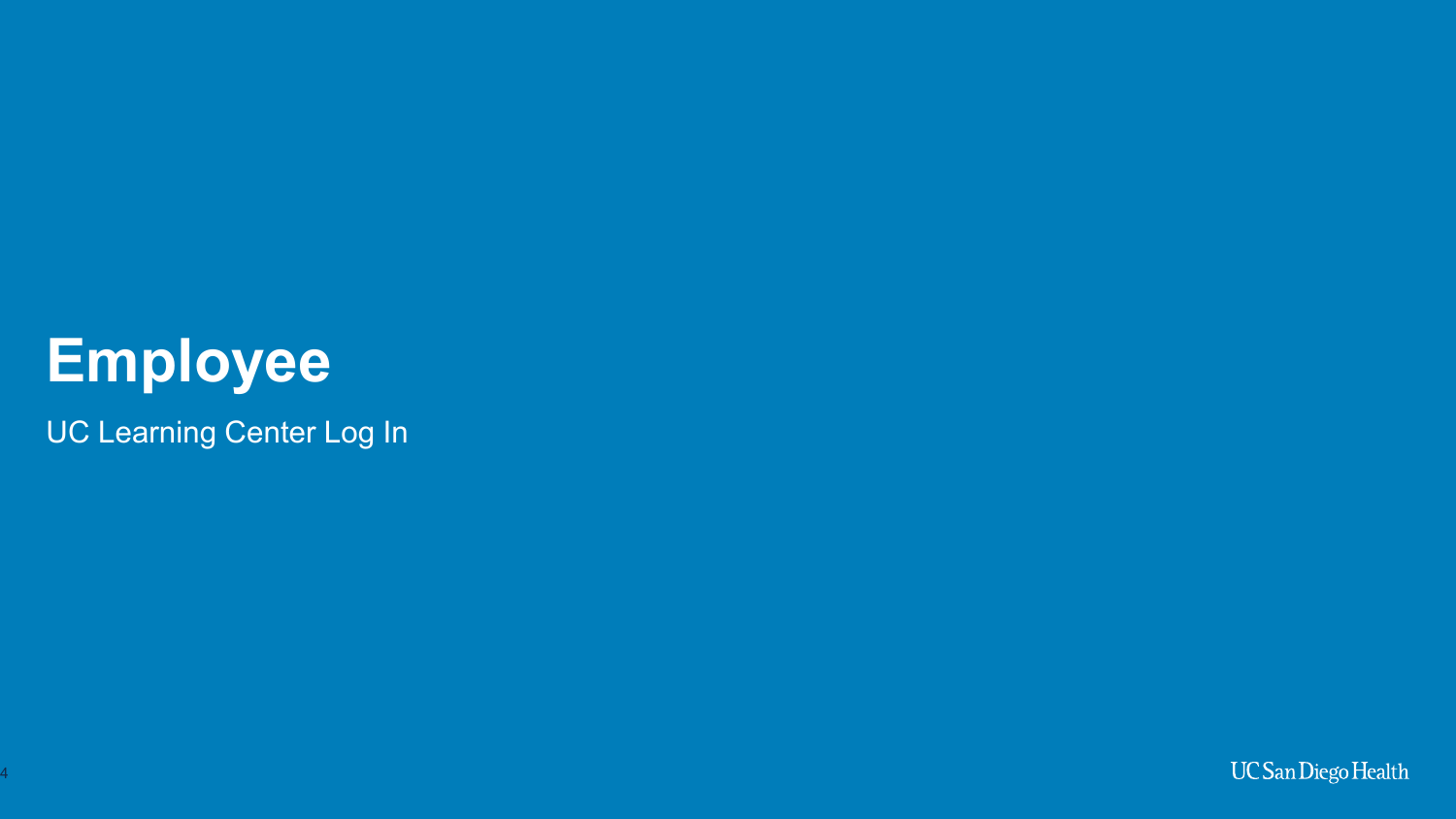#### Logging into the UC Learning Center (as an employee)

- Open web browser and type/navigate to **mycourses.ucsd.edu.** Recommended browser to use: Chrome (preferred), FireFox, Safari, Internet Explorer. Please make sure your Flash Player setting is turned on.
- Click on the link shown below.

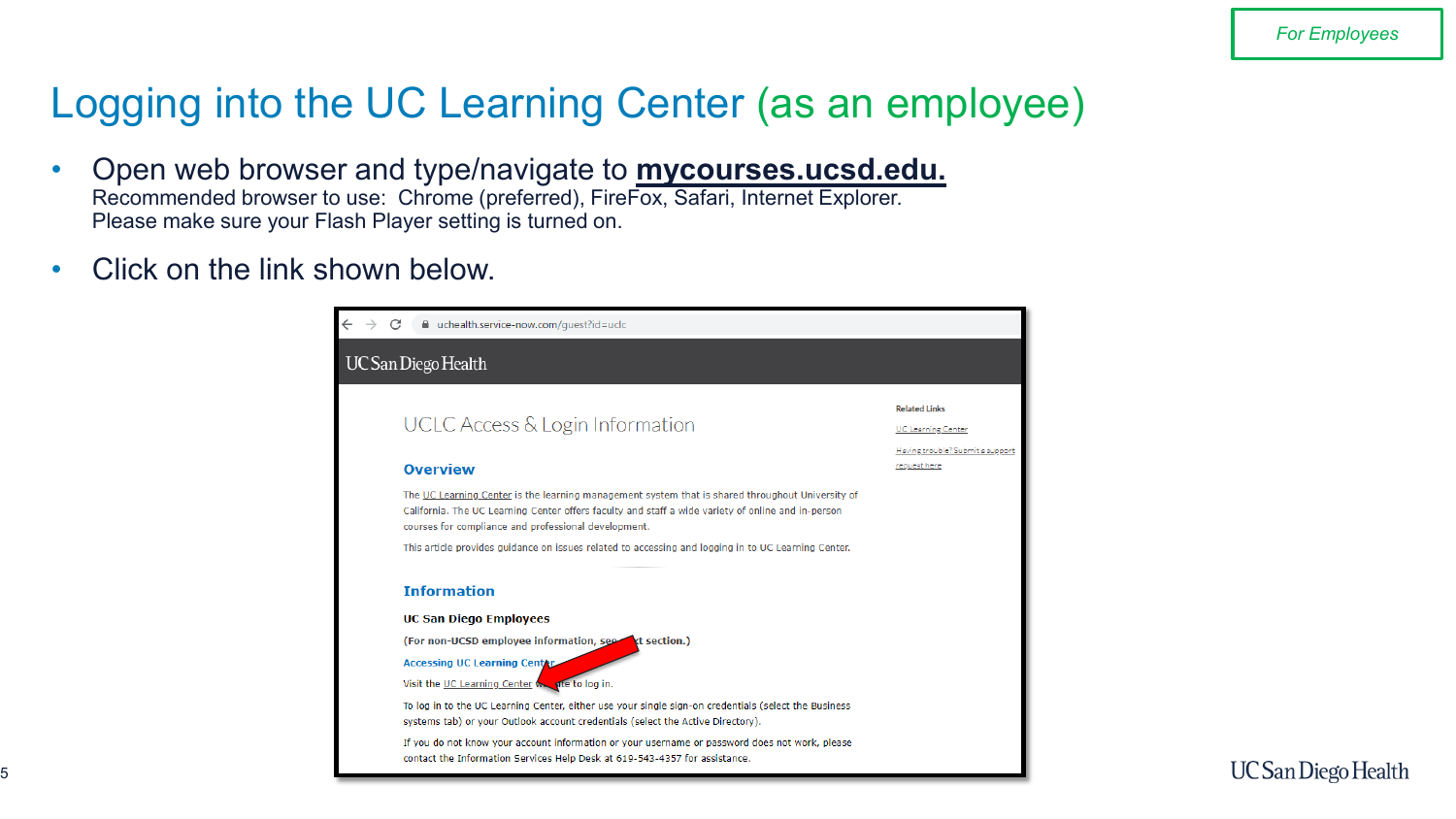### Log-in Page for UC Employees

- Select 'Active Directory'.
- Use your active directory user name to log in.

\*Important Note: If your active directory is not yet setup, you will not be able to log in. New hires who have not been fully processed in our payroll system will experience delays and are encouraged to check back in the coming days (typically ~24 - 48 hours).

| SINGLE SIGN-ON (V3.3)                                                |                                                                                                                  | <b>UC</b> San Diego                                                                                             |
|----------------------------------------------------------------------|------------------------------------------------------------------------------------------------------------------|-----------------------------------------------------------------------------------------------------------------|
| <b>Signing on Using: Active Directory</b>                            |                                                                                                                  |                                                                                                                 |
| User name (or email address)<br>Password:<br>Reset password<br>Login | Or sign on with:<br><b>Active Directory</b><br>Student SSO<br><b>Active Directory</b><br><b>Business Systems</b> | Help<br>• Learn about Passwords and Access<br>• Contact the ITS Service Desk<br>• Enroll in Two-Step Login Now! |

Once you've logged in, you should see the Welcome to the UC Learning Center home page.

\*Important Note: Please do not use your mobile device or iPads when using the UCLC. It is best to use your desktop computer or laptop.

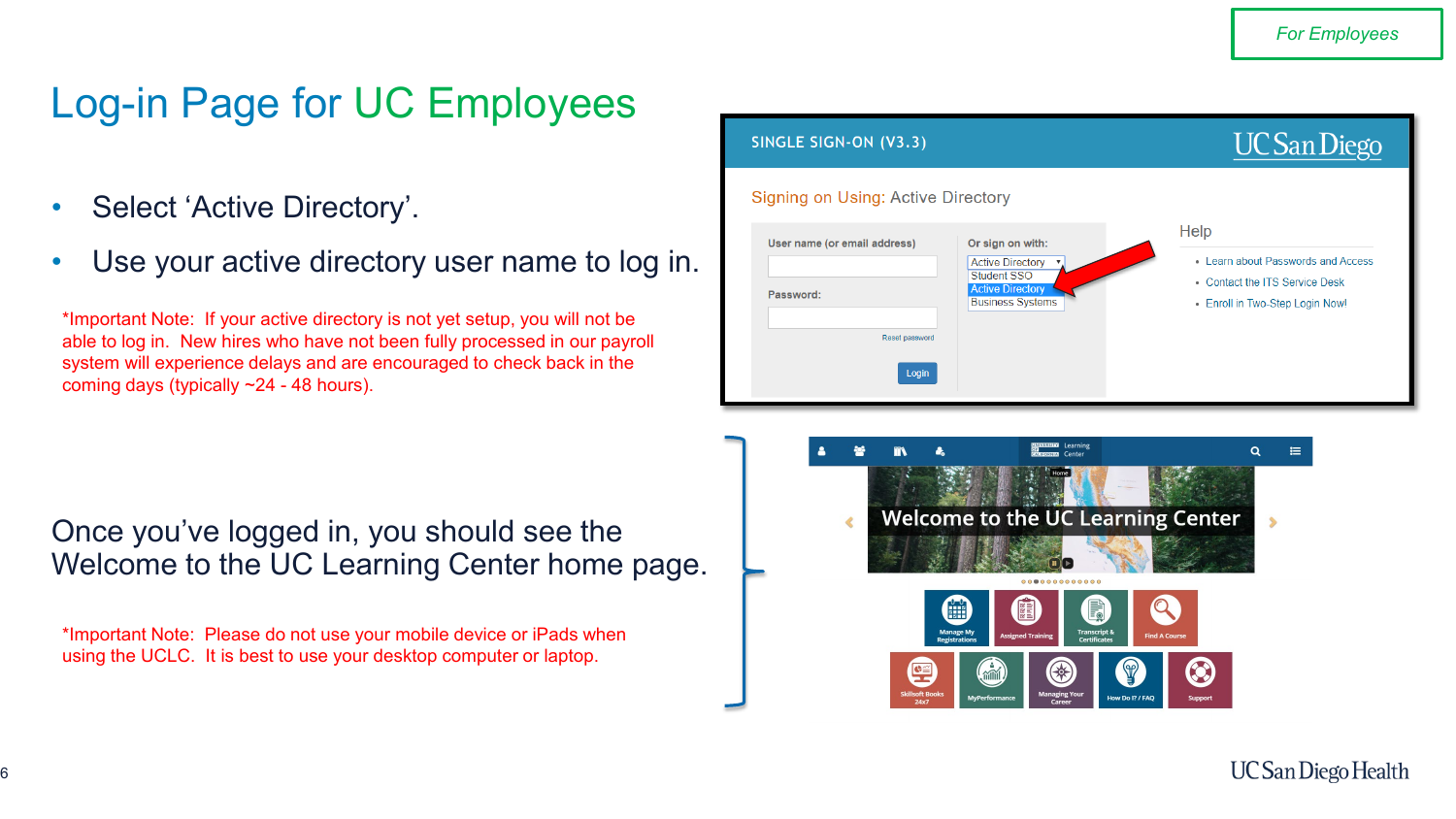## **Affiliate (Traveler/Registry/Non-UCSD Employee)**

UC Learning Center Log In

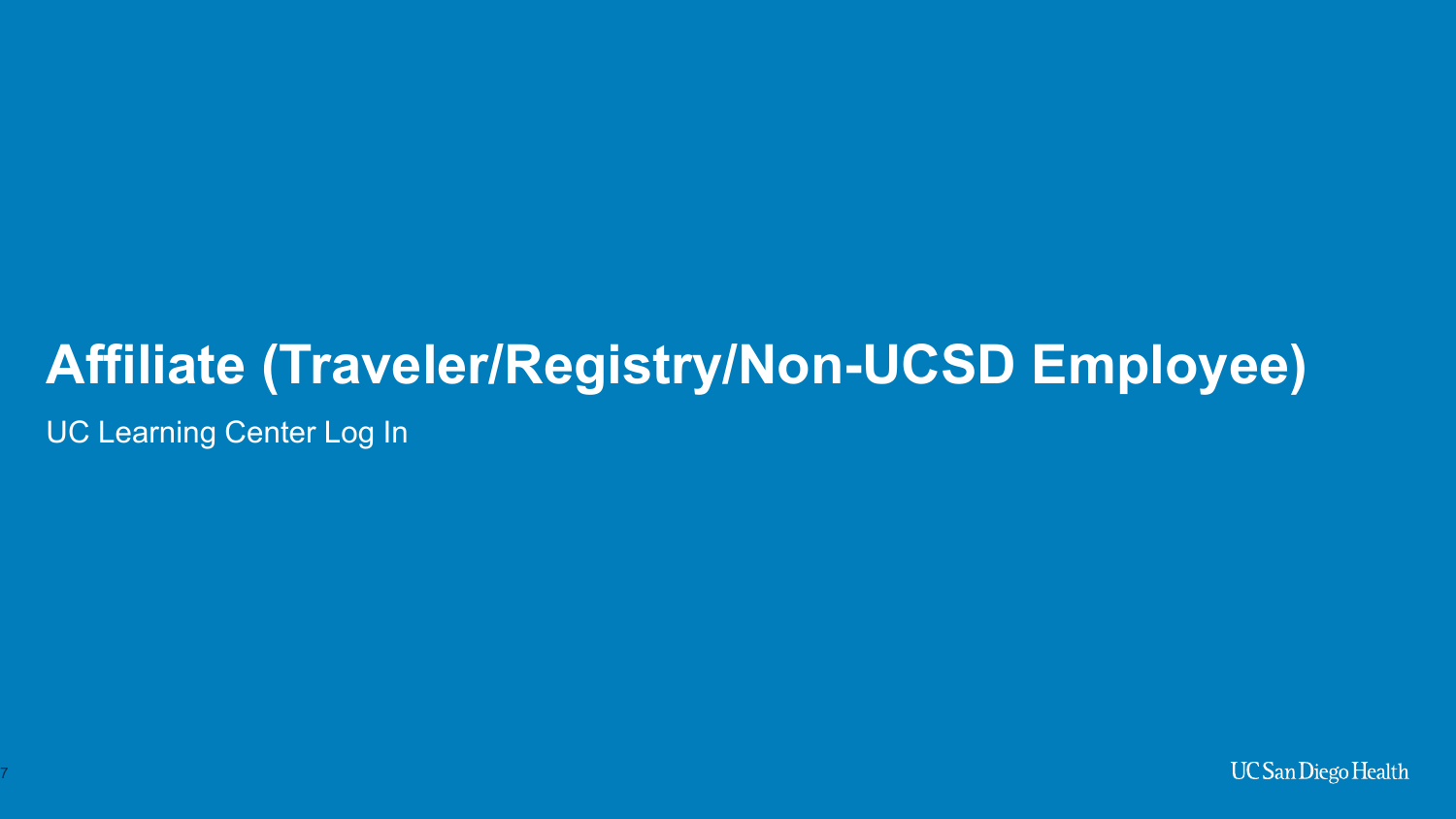#### Logging into the UC Learning Center (as an affiliate)

*For Affiliates/Travelers/Registry*

Affiliates include travelers, registry, and those individuals who are not UC employees.

- Open web browser and type/navigate to **mycourses.ucsd.edu.** Recommended browser to use: Chrome (preferred), FireFox, Safari, Internet Explorer. Please make sure your Flash Player setting is turned on.
- Scroll to the section labeled **Affiliates (Non-UCSD Employees).**

8

• Use the link within this section as shown below to access the UCLC.

|          | UCLC Access & Login Information                                                                                                                                                                                                                                                                                                                                       | <b>Related Links</b><br>UC Learning Center       |                                                                                                      | <b>Affiliate</b>                |
|----------|-----------------------------------------------------------------------------------------------------------------------------------------------------------------------------------------------------------------------------------------------------------------------------------------------------------------------------------------------------------------------|--------------------------------------------------|------------------------------------------------------------------------------------------------------|---------------------------------|
|          | <b>Overview</b>                                                                                                                                                                                                                                                                                                                                                       | Having trouble? Submit a support<br>reguest here | <b>Affiliates (Non-UCSD Employees)</b>                                                               | UCLC                            |
|          | The UC Learning Center is the learning management system that is shared throughout University of<br>California. The UC Learning Center offers faculty and staff a wide variety of online and in-person<br>courses for compliance and professional development.<br>This article provides guidance on issues related to accessing and logging in to UC Learning Center. |                                                  | <b>Accessing UC Learning Center</b>                                                                  | Link                            |
|          | <b>Information</b>                                                                                                                                                                                                                                                                                                                                                    |                                                  | For any non-UCSD employee whose point of contact/sponsor has alread                                  | <b>A</b> sted information       |
| Do not   | <b>UC San Diego Employees</b><br>(For non-UCSD employee information, see next section.)                                                                                                                                                                                                                                                                               |                                                  | systems (IS) access, visit the following alternative UC Learning Center website to log in.           |                                 |
| use this | <b>Accessing UC Learning Center</b><br>Visit the UC Learning Center website to log in.                                                                                                                                                                                                                                                                                |                                                  | For participants of UC San Diego-sponsored programs, i.e. volunteers, nursing and visiting students, |                                 |
|          | To log in to the UC Learning Center, either use your single sign-on credentials (select the Business<br>systems tab) or your Outlook account credentials (select the Active Directory).                                                                                                                                                                               |                                                  | and community physicians, the UC Learning Center enables participants to sign up and take trainings  |                                 |
| section  | If you do not know your account information or your username or password does not work, please<br>contact the Information Services Help Desk at 619-543-4357 for assistance.                                                                                                                                                                                          |                                                  | required through their respective programs.                                                          |                                 |
|          | <b>Requesting Access/Account Activation</b><br>New employee accounts (staff, housestaff, and faculty) will be active one business day after start date<br>based on the status in Payroll. Please do not submit affiliate account requests. For additional<br>information or questions, submit a request to HHR regarding your question.                               |                                                  | See below for important login information:                                                           | Affiliate Log in<br>information |
|          | <b>Login Issues</b><br>If you are a UCSD employee and are experiencing login issues, contact the IS Help Desk at 619-543-<br>4357.                                                                                                                                                                                                                                    |                                                  | • Username = $DOB (mmddyyy) + last four SS#$                                                         |                                 |
|          | Affiliates (Non-UCSD Employees)                                                                                                                                                                                                                                                                                                                                       |                                                  | o IMPORTANT: no lines, no dashes for a total of 12 digits                                            |                                 |
|          | <b>Accessing UC Learning Center</b><br>For any non-UCSD employee whose point of contact/sponsor has already requested information<br>systems (IS) access, visit the following alternative UC Learning Center website to log in.                                                                                                                                       |                                                  | • Password = ucsd (all lower case letters)                                                           |                                 |
|          | For participants of UC San Diego-sponsored programs, i.e. volunteers, nursing and visiting students,<br>and community physicians, the UC Learning Center enables participants to sign up and take trainings<br>required through their respective programs.                                                                                                            |                                                  |                                                                                                      |                                 |
|          | See below for important login information:                                                                                                                                                                                                                                                                                                                            |                                                  |                                                                                                      |                                 |
|          | Username = $DOB$ (mmddyyyy) + last four $SS#$<br>. IMPORTANT: no lines, no dashes for a total of 12 digits                                                                                                                                                                                                                                                            |                                                  |                                                                                                      | UC San Diego Health             |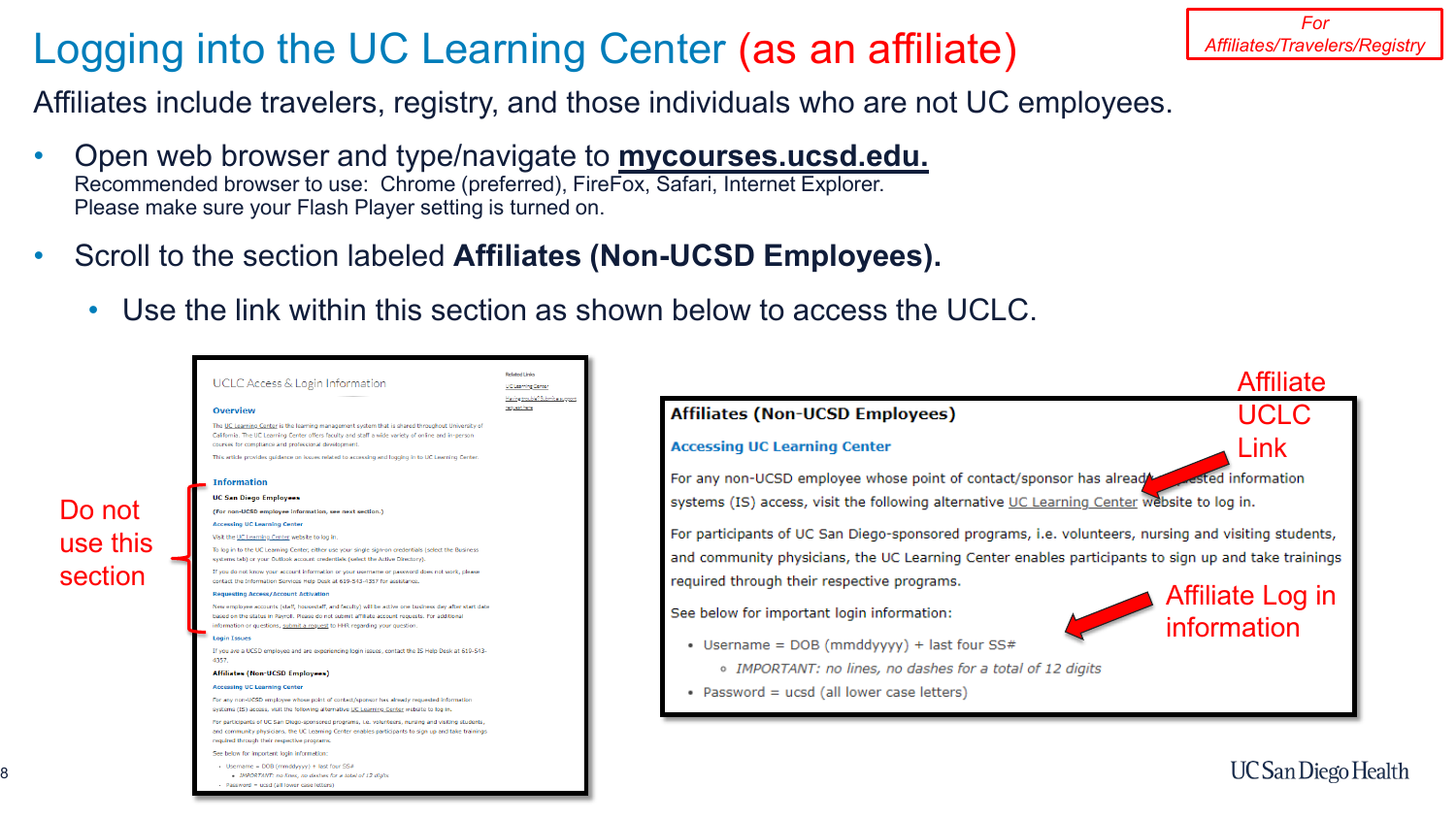### **Once you are logged into the UCLC,**

**the UCLC homepage will be the same for both employees and affiliates.**

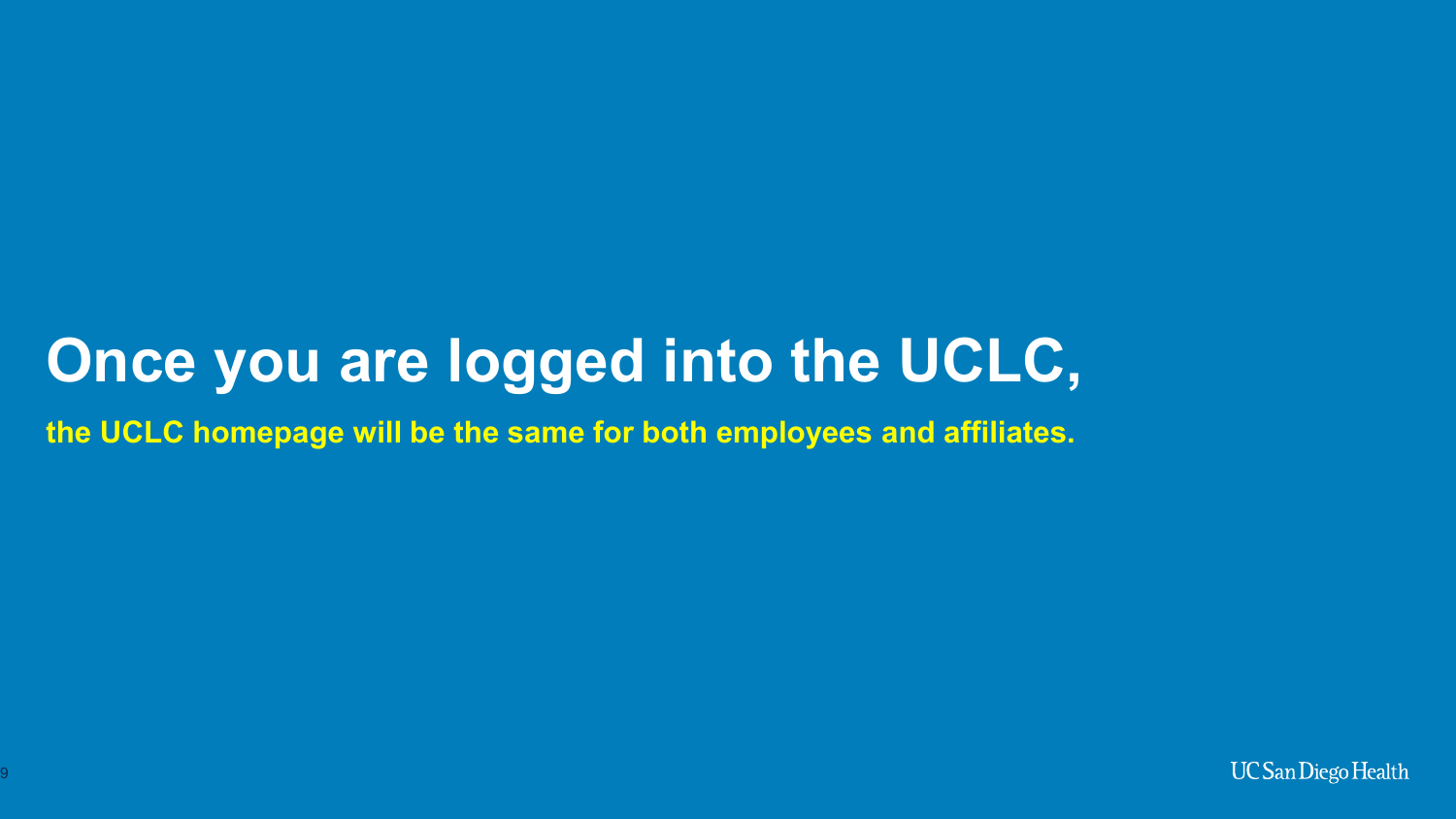#### Review of the UC Learning Center Tiles (1 of 2)

*shown as overdue, you have ~14 days to complete* 

*them.*

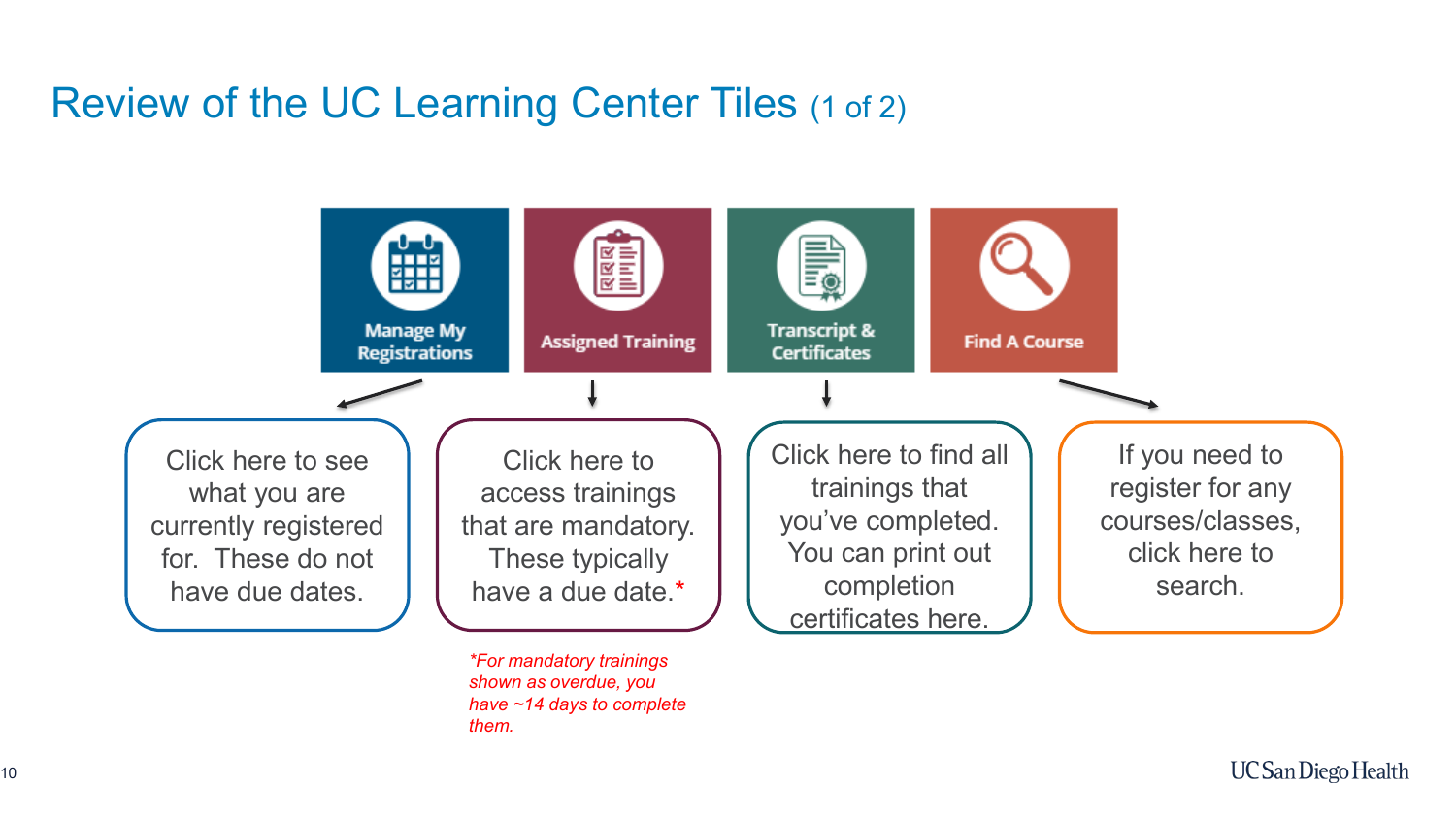#### Review of the UC Learning Center Tiles (2 of 2)



**UC San Diego Health** 

11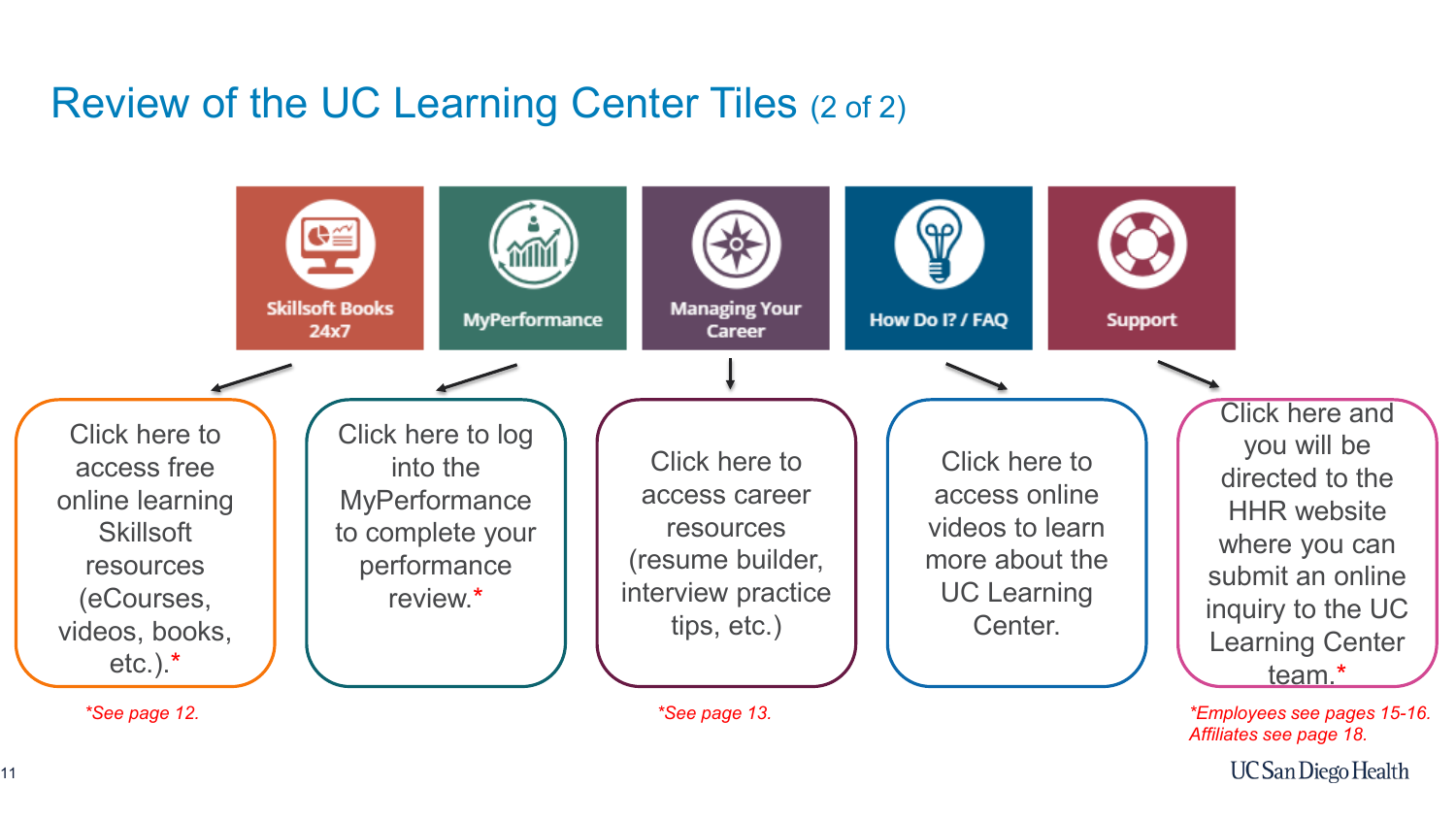#### Skillsoft – Free Online Learning Resources





- Soft Skill Training (i.e. Time Management, Goal Setting, Communication, Critical Thinking)
- Desktop Skills (i.e. Excel, Powerpoint, Word)
- Project Management Certification (Prep Courses)
- Six Sigma Courses
- Skillsoft<sup>®</sup> Books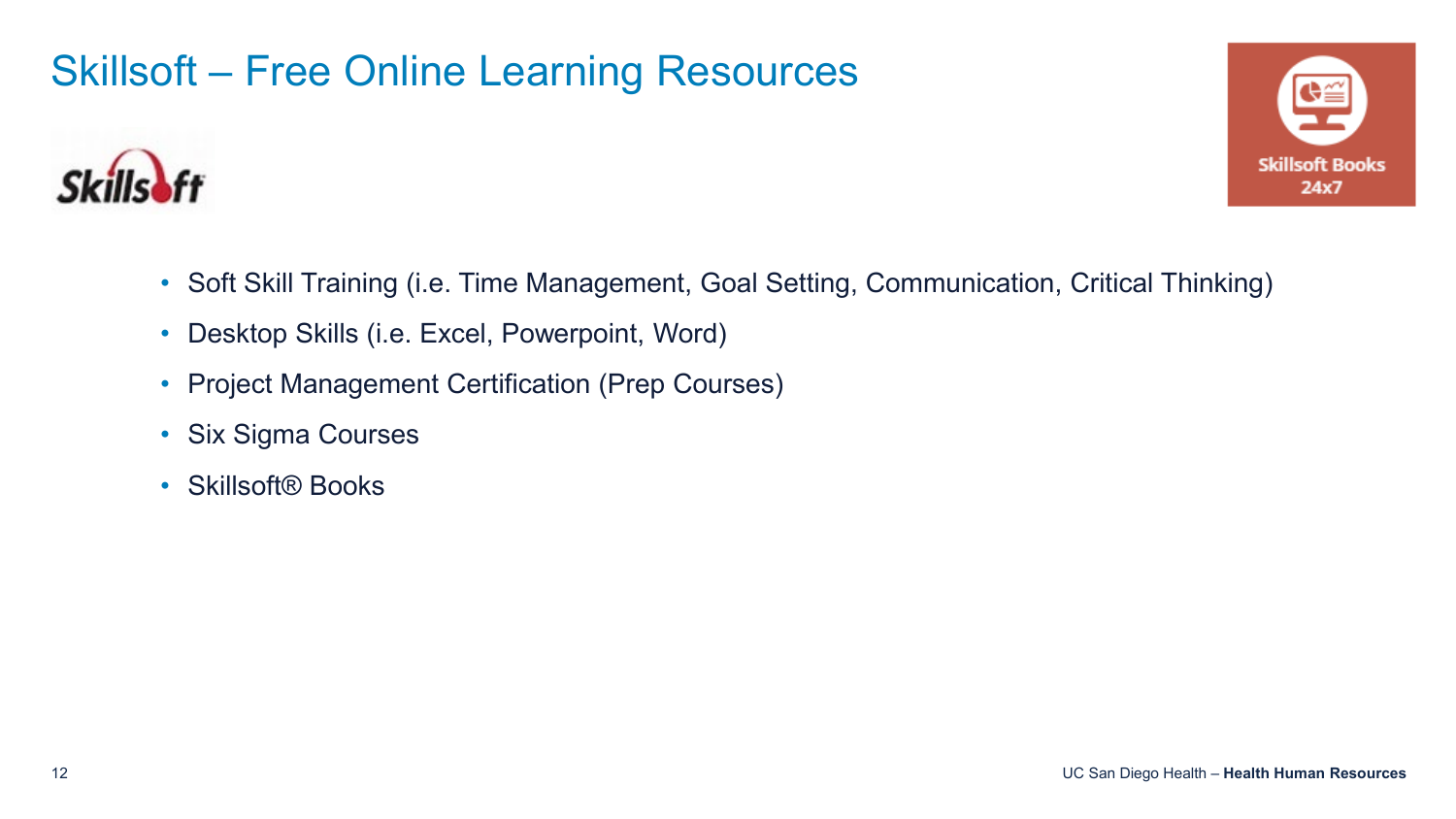#### My UC Career



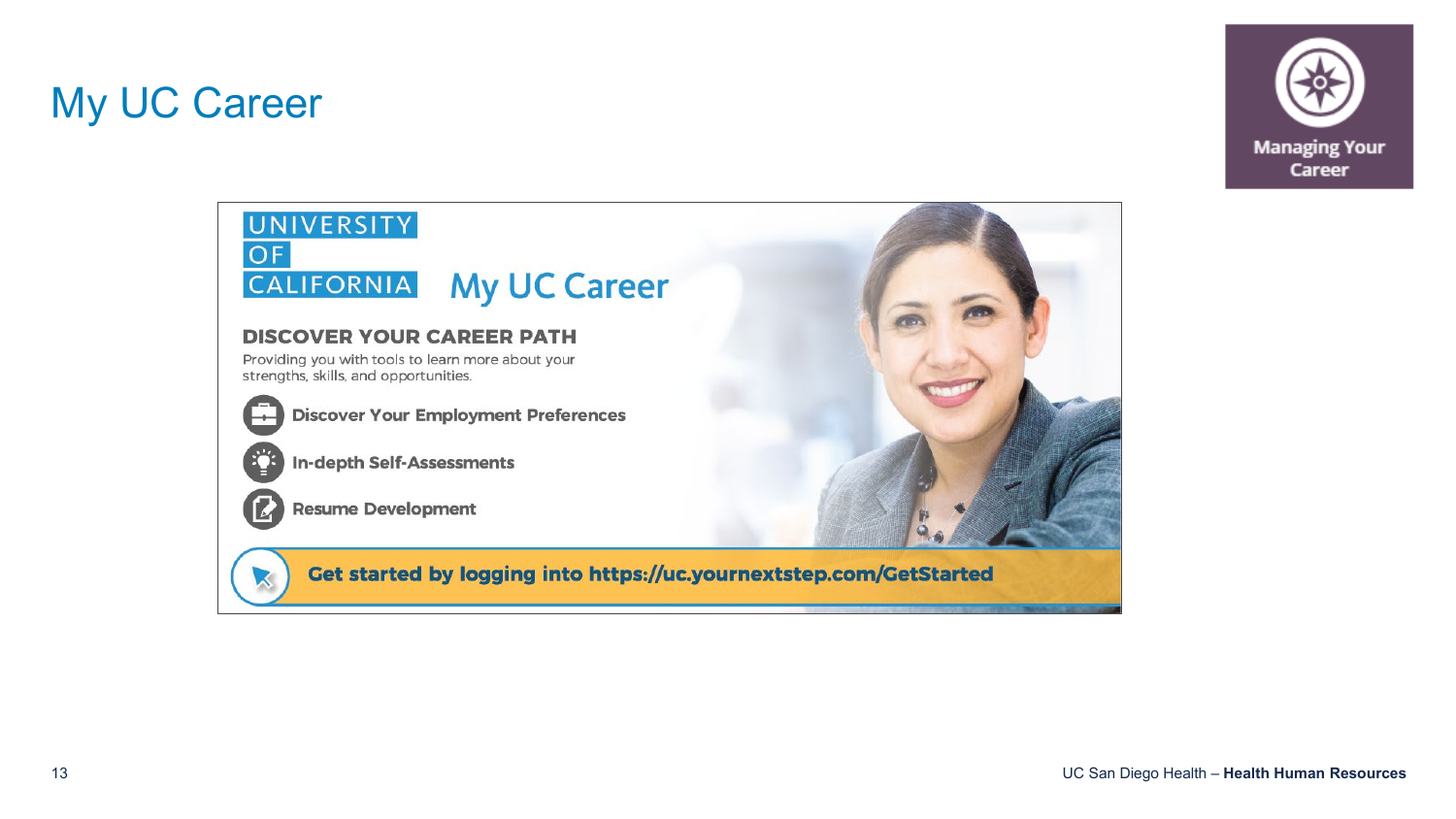#### Navigating to your UCLC Timeline and Tasks to find your EPIC trainings

- Please click on the timeline/task icon located in the upper right hand corner to find out what EPIC class(es) you are registered for.
- After clicking the timeline/task icon, you will also see what registrations are pending and still need to be completed.

**ALL** 

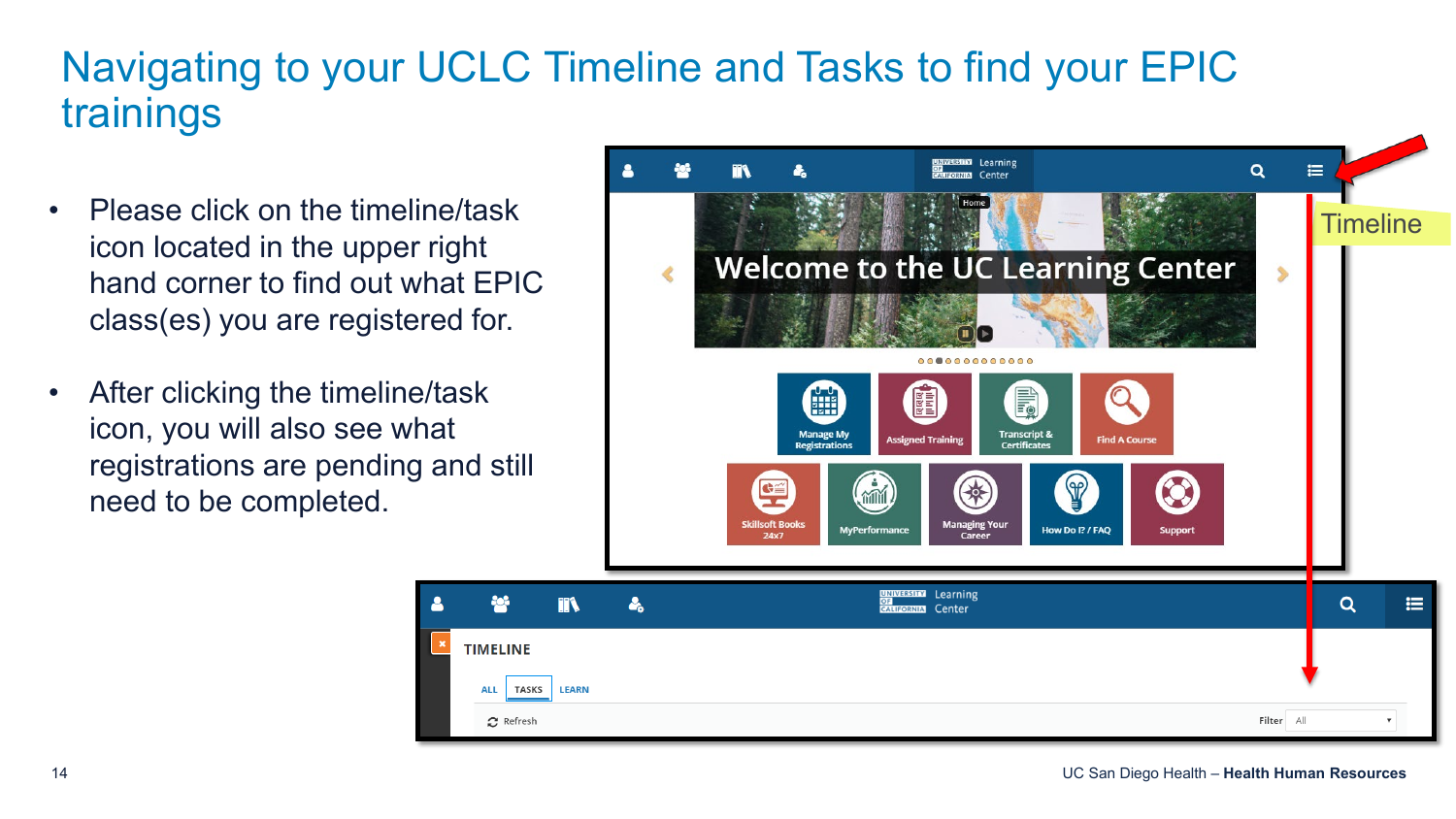### **For Employees**

Process for how to contact the UC Learning Center Administration Team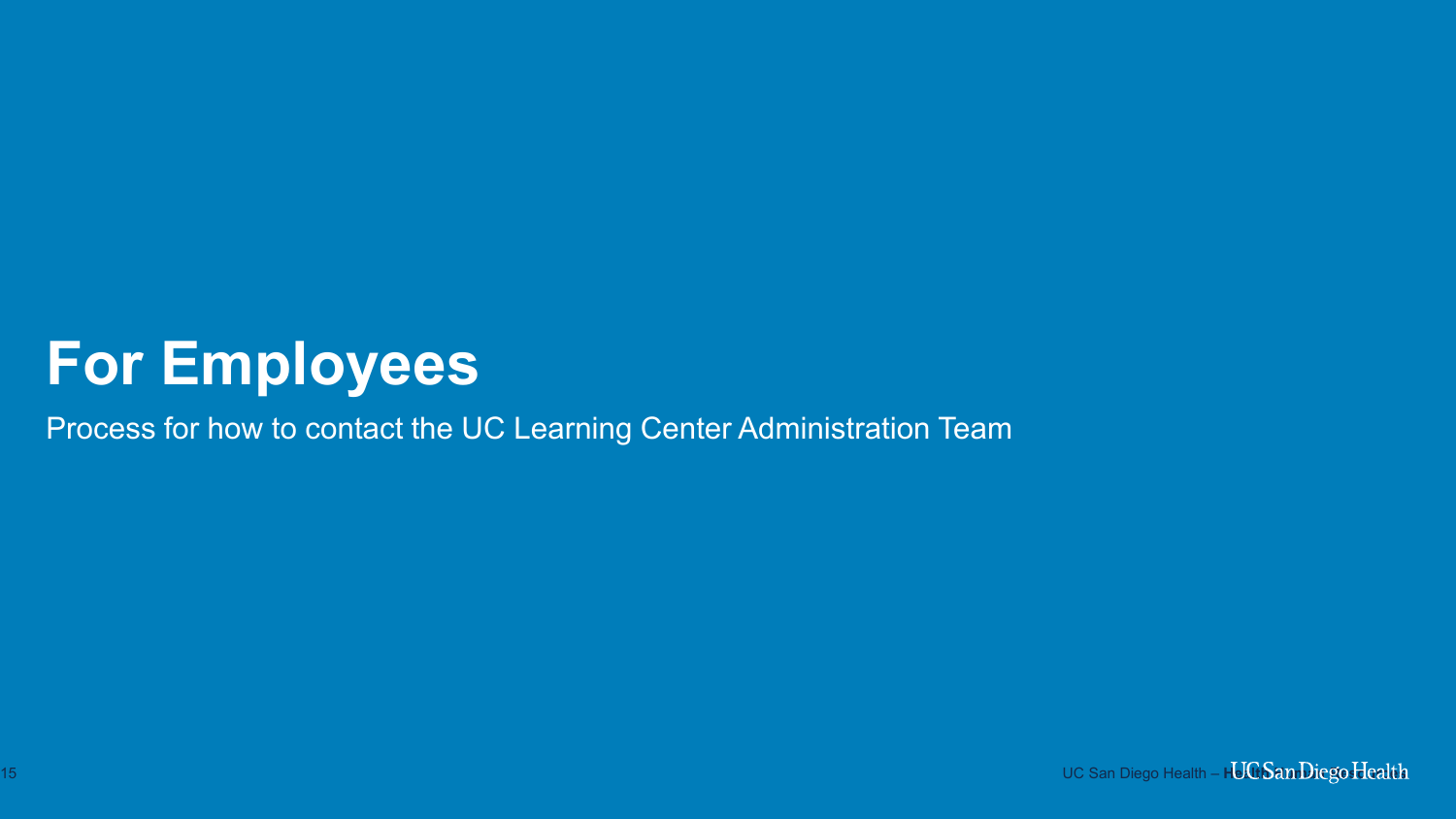#### … Have a question about the UC Learning Center?

If you need assistance or have additional questions, contact the Health Human Resources UC Learning Center administration team by doing the following step:

- 1. Go to HHR website [hhr.ucsd.edu](https://uchealth.service-now.com/hrportal?spa=1).
- 2. Click New Request, Click on Self Service.



- 3. Locate Learning & Development.
- 4. Click on UC Learning Center.
- 5. Complete online request form for what you have a question on.
- 6. Click Submit.

| Learning & Development           |
|----------------------------------|
| Learning and Leadership Programs |
| MyPerformance Inquiry            |
| Organization Effectiveness       |
| <b>UC Learning Center</b>        |



Support

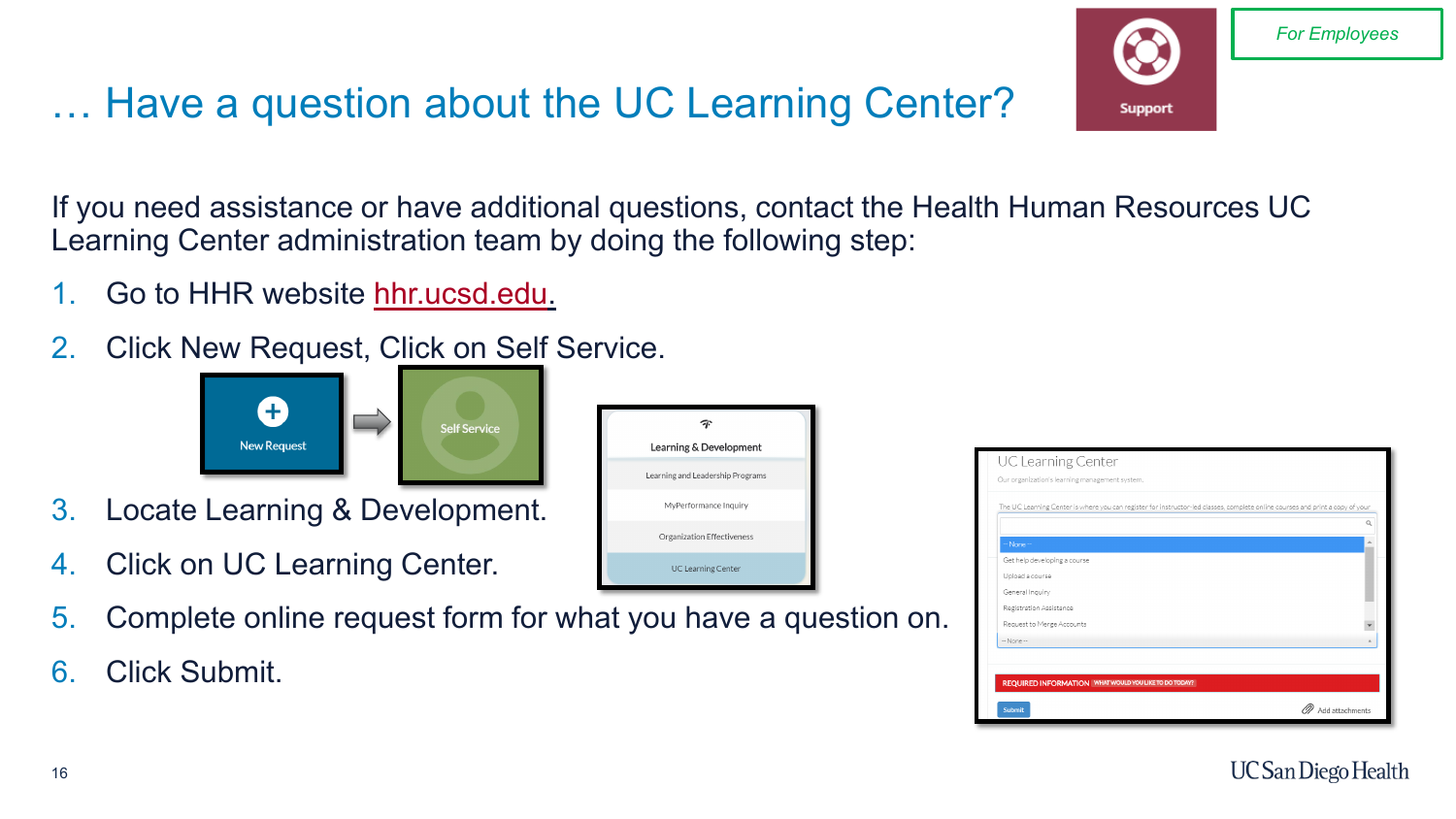#### Types of Questions - Examples

**Support** 

|                | <b>UCLC</b>                                                                                            | <b>Not UCLC</b>                                          |
|----------------|--------------------------------------------------------------------------------------------------------|----------------------------------------------------------|
| 1.             | Can't get a course completion                                                                          | <b>Active Directory related questions</b><br>$1_{\cdot}$ |
| 2 <sub>1</sub> | Can't register                                                                                         | EPIC assignments and registrations<br>2.                 |
| 3.             | <b>Missing courses</b>                                                                                 |                                                          |
|                | 4. Problems launching course<br>(e.g. blank screen)                                                    |                                                          |
| 5.             | Problems logging into UCLC, except Active<br><b>Directory</b><br>(if Active Directory, contact 3-HELP) |                                                          |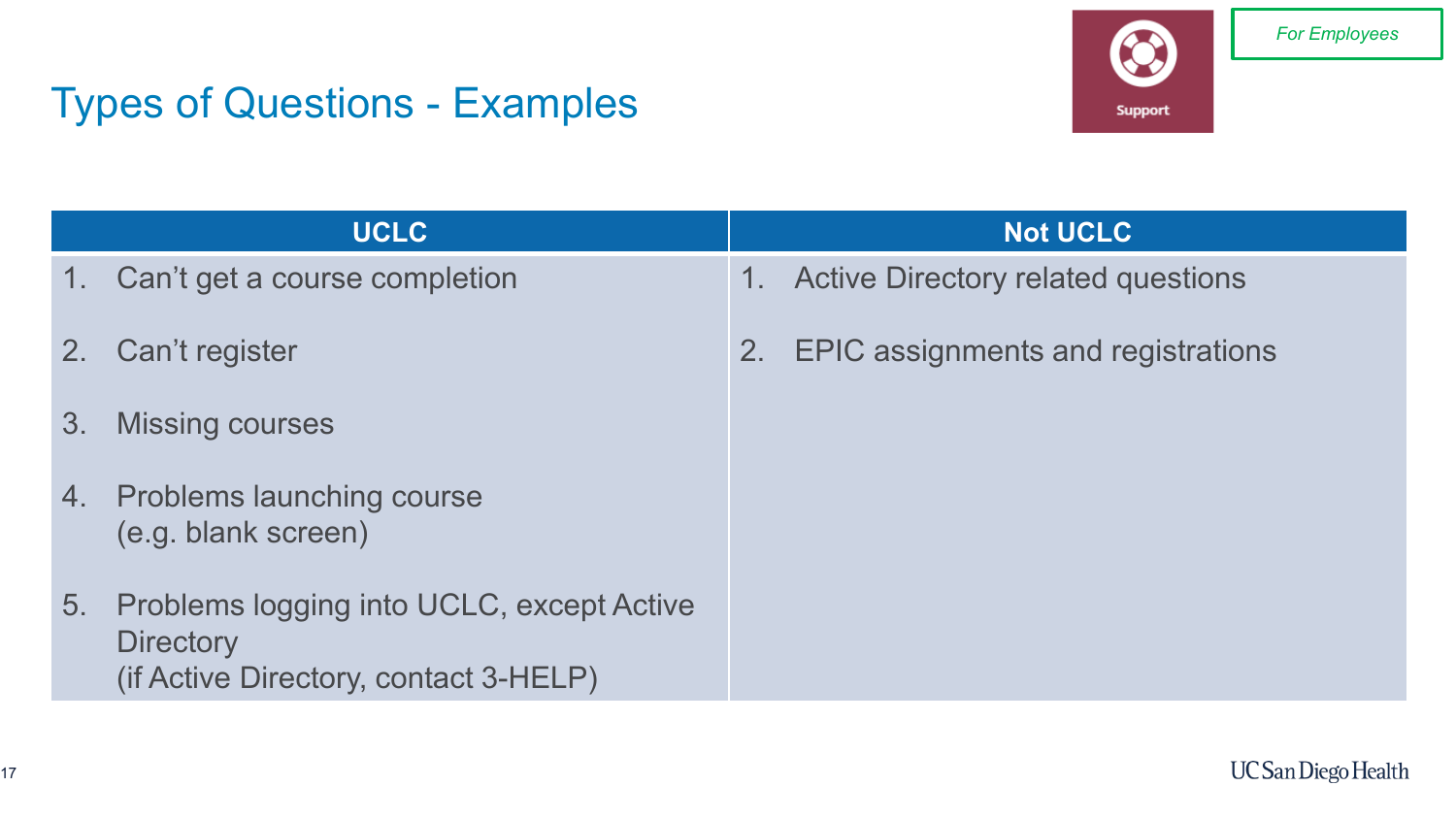### **For Affiliates**

Process for how to contact the UC Learning Center Administration Team